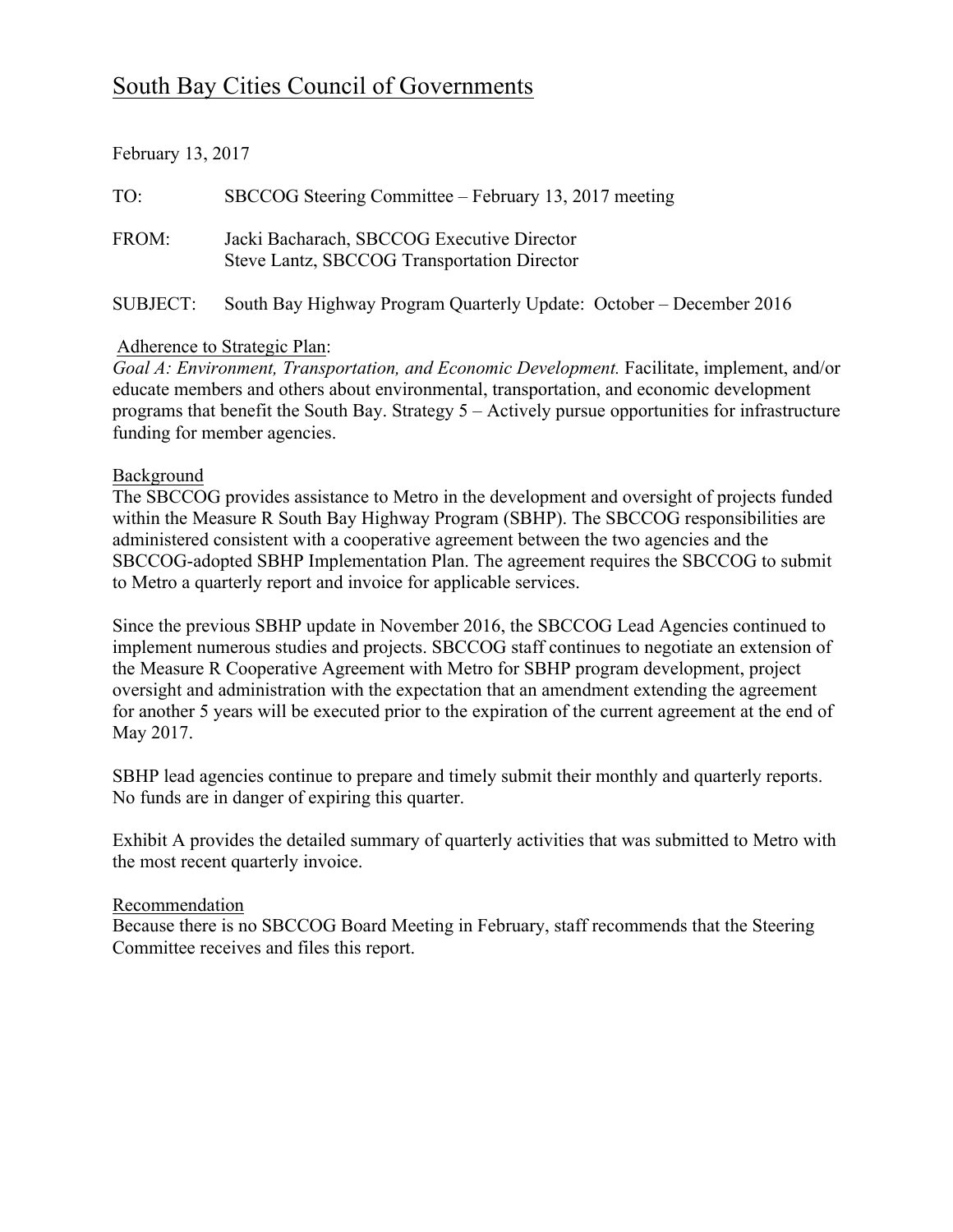# **Summary of SBCCOG activities for the Measure R South Bay Highway Program during the period October 1 – December 31, 2016**

## **SBHP Intergovernmental Activities:**

- The SBCCOG produced a 4-session Project Management Workshop for local lead agencies on 10/6, 10/13, 10/20, and 10/27.
- The Transportation Director and Executive Director participated in multiple meetings with key stakeholders during the quarter related to sub-regional and local priorities in the implementation of Measure M and coordination with the Measure R SBHP.
- The Transportation Director prepared monthly Transportation Updates in October, November and December, 2016.
- The Transportation Director met bi-weekly with M. Bohlke, the staff deputy for James Butts, who serves on the Metro Board, regarding coordination of SBCCOG / Metro initiatives. Topics included SBHP and Measure M implementation issues, the 2016-17 SBHP Metro Budget Request, and restructuring the Metro Call for Projects process.
- The Transportation Director participated in the groundbreaking ceremony for the SBHP Aviation/Marine project on 10/10.
- The Transportation Director represented the SBCCOG at all Metro Highway Advisory Committee and Slow Speed Lane TAC meetings.
- The Executive Director and Transportation Director participated in all the Sub-Regional CEO meetings with Metro's executive staff.
- The Executive Director and Transportation Director provided an orientation of Measure R and Measure M for Robert Farrell on 11/11, for the SBCCOG Board of Directors on November 17, for the SBCCOG Senior Services Working Group on 12/6, and for Manhattan Beach City Council member Amy Howorth on 12/21.
- The SBCCOG nominated new representatives and alternates for the Metro Streets and Freeways sub-committee of TAC.
- The Executive Director and Transportation Director prepared a response to the City of Carson mayor regarding preference for Carson and other cities in Metro's Project Labor Agreements.

# **SBHP Program Support Activities**

- The Transportation Director continued to discuss with Metro Highway staff the need to extend the Measure R SBHP Cooperative agreement before it expires in May 2017. SBCCOG is awaiting comments on the draft amendment from Metro.
- The Executive Director and Transportation Director prepared and presented SBHP items at regularly scheduled meetings of the SBCCOG Board of Directors, Steering Committee, South Bay City Managers Committee, Infrastructure Working Group, Senior Services Working Group, Municipal Transit Operators Group, Livable Cities Working Group, the South Bay Legislative Briefing Breakfast, and SBCCOG Senior Staff.
- The SBCCOG staff prepared and submitted the July through September, 2016 SBHP Quarterly Report and invoice to Metro.
- All consultants submitted their monthly invoices, work logs and progress updates as required in their contracts.